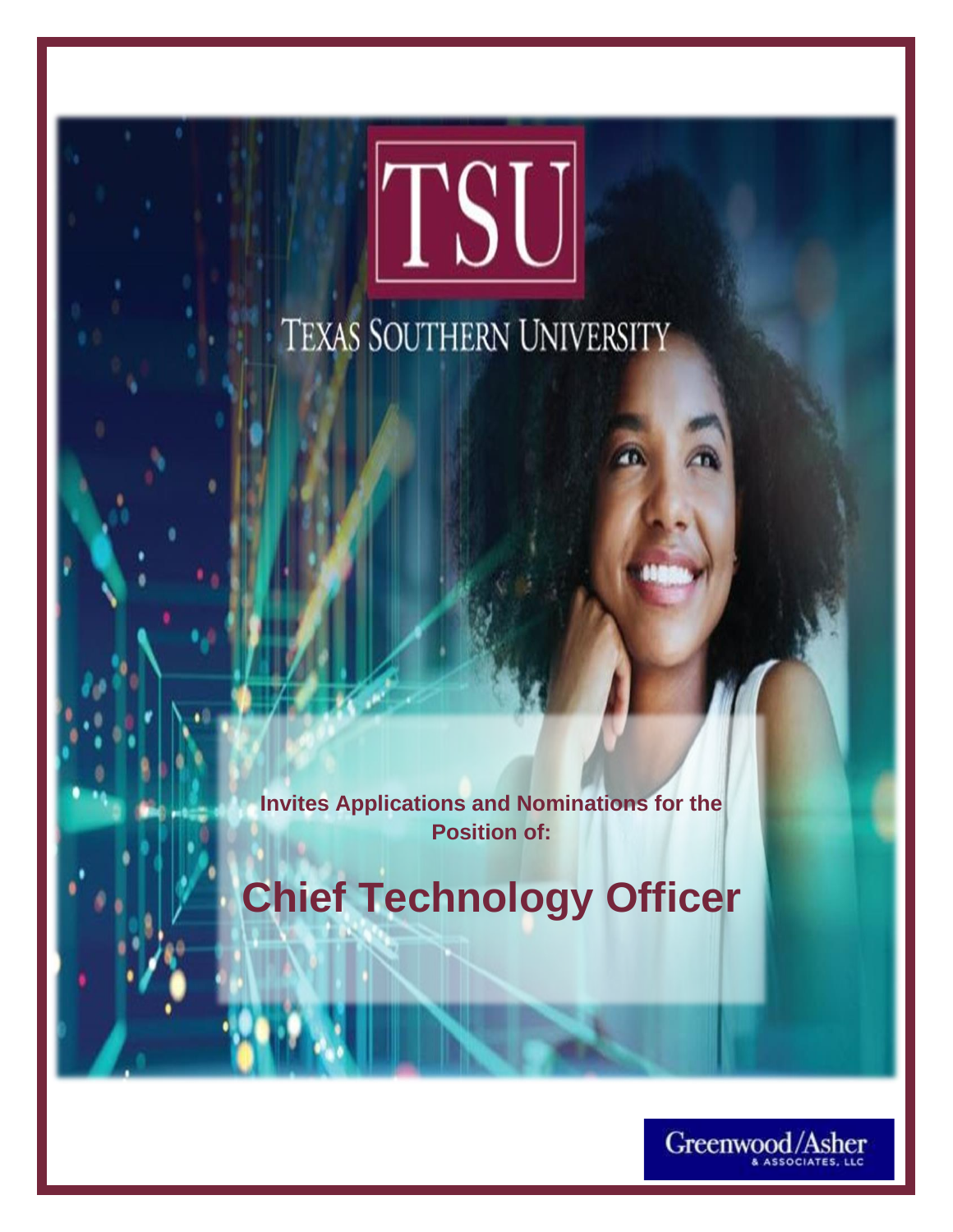# The Opportunity

Texas Southern University (TSU) is seeking well-qualified, innovative, dynamic candidates for the position of Chief Technology Officer (CTO). Reporting directly to the Vice President of Business and Finance, the CTO is an executive and technology leader who thrives in challenging, fastpaced organizations delivering advanced technology systems, solutions, architecture, and applications.

# The Role of the Chief Technology Officer

The successful candidate will be an experienced and compassionate leader who has expertise in defining high-level design, instituting policy and standards, and improving architecture's overall capabilities. The successful candidate will provide strong problem-solving and solution-building skills. The successful candidate must be a creative and innovative technologist looking at what could be.



Innovation might start with a simple question of "How can I use this technology differently from everyone else?". The right choices are not only about which technologies to engage with but how to engage with them through acquisition or technology partners.

The CTO is responsible for:

- Serves as the University's chief technology strategist and architect;
- **■** Maintains continuous awareness of technology as well as technology system trends and futures;
- **EXECT A** Leads all technology strategy which includes information, communications, operations, and competitive technologies;
- Uses technology to enhance the University's product offerings to its internal and external stakeholders;
- **EXECT** Leads technology integration efforts across university divisions;
- **Ensures the successful performance of all technology systems and services;**
- Collaborates and manages vendors that supply solutions to enhance the University's products;
- **E** Aligns the University's technology-related services and product architecture with business priorities;
- Maintains knowledge and implementation of innovative and cutting-edge technology to ensure the University is offering the best products and services to support the integration of research, instruction, and student experience;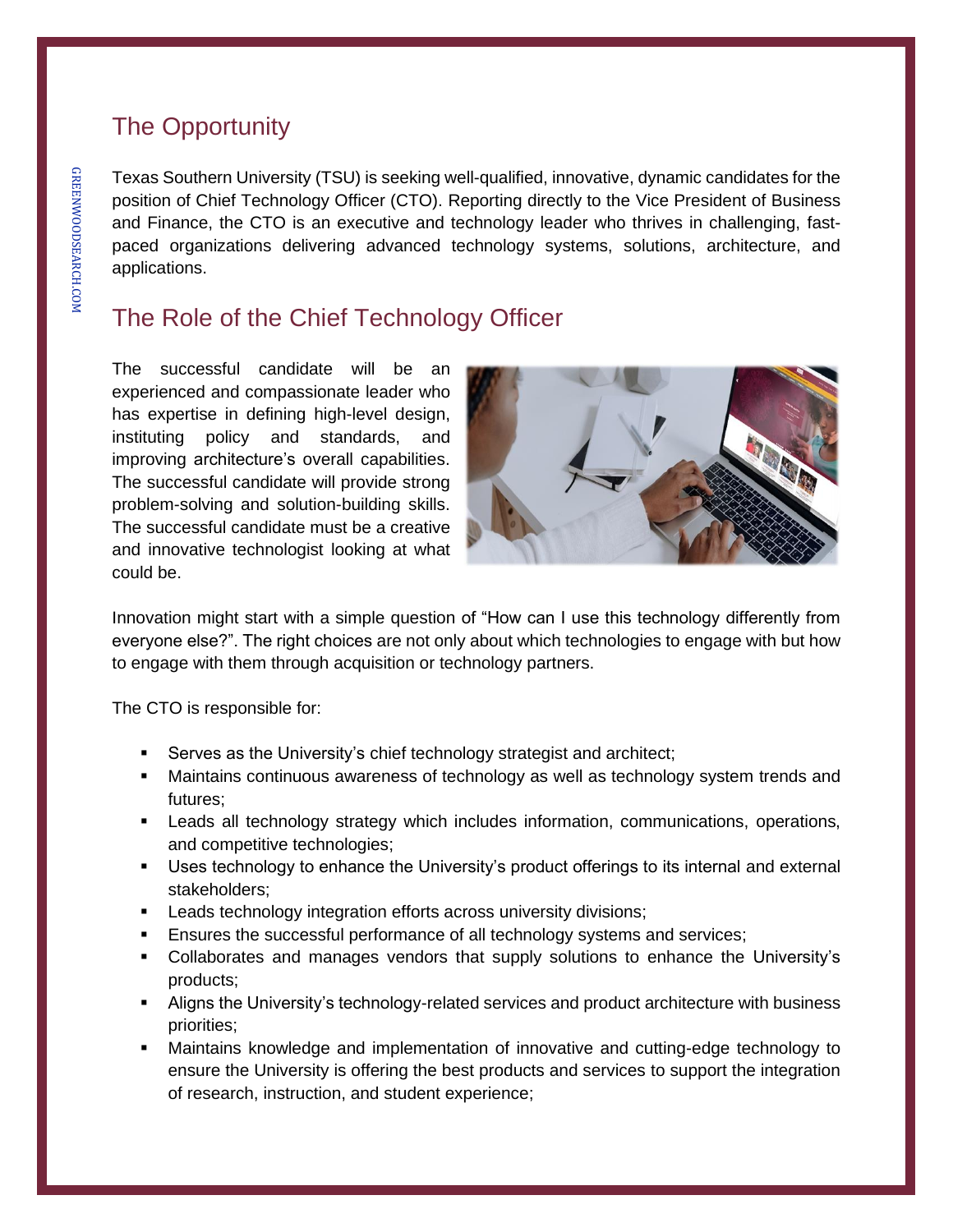- Coordinates various technology-related initiatives, endeavors, and activities as well as overseeing the function and efficiency of the University's systems;
- Manages technology performance metrics;
- Works to ensure the overall security of all technology systems;
- Controls the annual operating and capital budgets for technological purchasing, staffing and operations;
- Creates standards and practices for the use of technology and ensures adherence by all staff members;



- Builds and fosters collaborative relationships with all university power users employing a range of disciplinary languages and practices;
- Maintain all standards and practices required by TAC 202 law and FERPA;
- **Provides transparent communication for all technology updates and status on updates;**
- **■** Maintains technology governance and ensures the interdependency of technology and data governance in parallel;
- **•** Performs other job-related duties as assigned.

# Professional Qualifications and Personal Qualities

The ideal candidate will have the following professional qualifications and personal characteristics:

### **Required:**

- A Master's degree in technology, computer sciences, or any closely related field;
- **EXT** A minimum of 10 years of experience in leadership and management of technology;
- **EXAL** Knowledge of in-depth knowledge of technology-enabled systems, web systems architecture, design, and development;
- Knowledge of hands-on experience with complex project management;
- Knowledge of applicable laws related to technology (i.e., TAC 202) at Texas State universities and institutions of higher education;
- Knowledge of compliance policies, procedures, and implementation;
- Knowledge of Microsoft Office Professional or similar applications;
- Proven ability to direct tasks necessary to ensure the movement of ideas through implementation;
- **Outstanding communication, interpersonal and leadership skills;**
- **Excellent organizational and time-management skills;**
- **Effective negotiation and vendor management skills;**
- **Proven experience of being a proactive problem-solver who pays attention to details;**
- Ability to work independently and to take initiative;
- **•** Practices sound judgment and a high degree of professionalism and integrity;
- Ability to work collaboratively and cooperatively with all units across the university.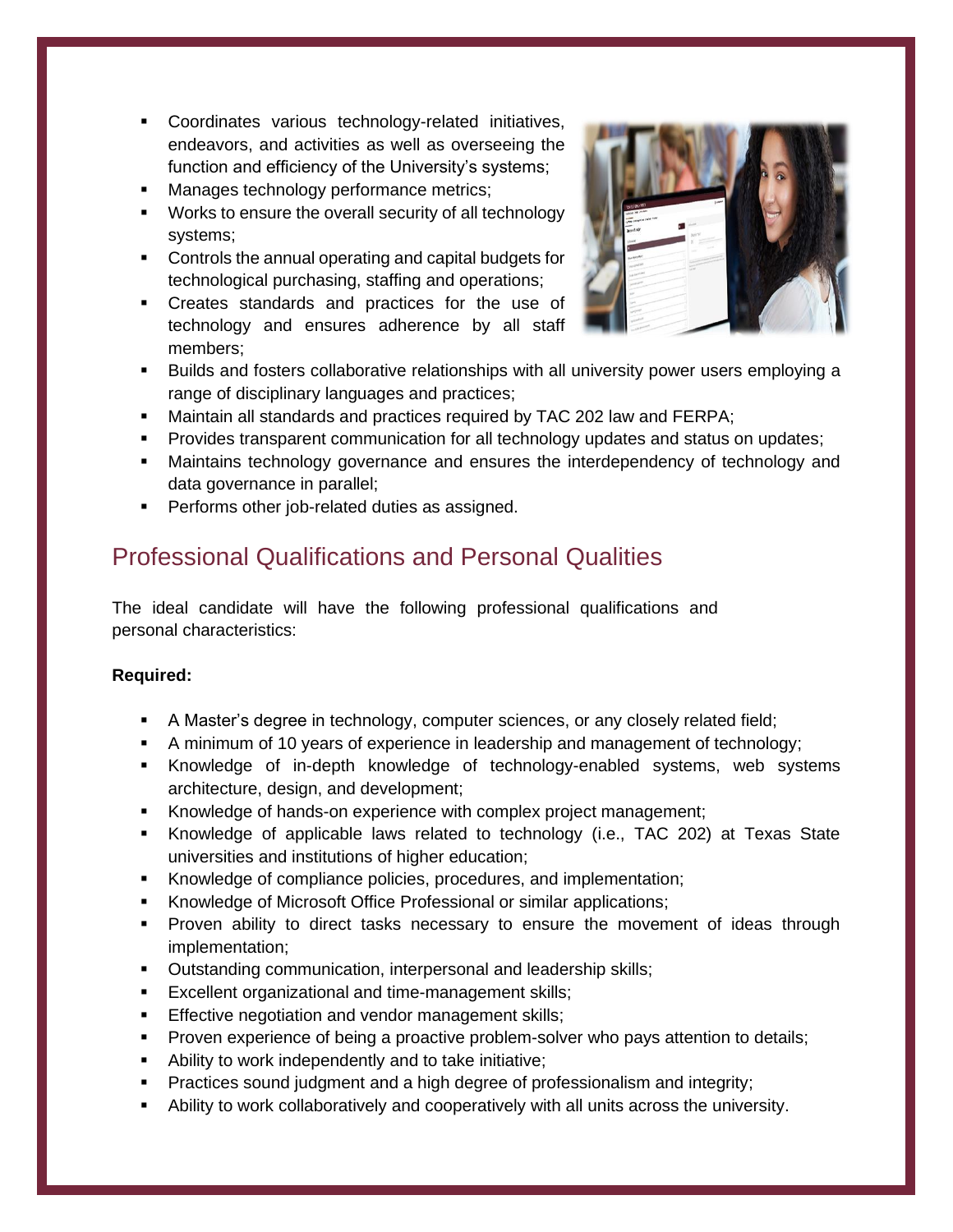#### **Preferred:**

- A terminal degree in technology-related fields;
- **Experience in Higher Education;**
- **EXEC** Certifications related to Chief Technology Officer such as Certified Information Systems Security Professional.
- **EXPLO Any knowledge or experience with META and particularly knowledge or experience** with race algorithms.

## About the Office of Information Technology (OIT)

The Office of Information Technology (OIT) recognizes the essential role people and process improvement hold in focused transformational change in support of teaching and learning. OIT understands the role of enabling TSU students, faculty, and staff to succeed through operational support and by providing innovative, sustainable technology solutions. OIT is fully committed to ensuring the security, reliability, and availability of Texas Southern University's technology environment with a keen sense for efficiency and effectiveness in all we do. To learn more about the OIT strategic plan please visit [here.](http://www.tsu.edu/about/administration/office-of-information-technology/about/strategic-plan.html) To learn more about the Technology Infrastructure Upgrade Project please visit [here.](http://www.tsu.edu/about/administration/office-of-information-technology/about/tiup.html)



Four Areas of Service Delivery



# About the RENEW 2022: A Collaborative Journey for Change

The partnership of Texas Southern University and Ellucian is focused on improving the university experience for students, faculty, and staff. RENEW 2022 will maximize the investments in critical technologies that support and accelerate student success, empower faculty and staff with knowledge, and implement the best practices in higher education. To learn more about RENEW 2022 please visit [here.](http://www.tsu.edu/about/administration/office-of-information-technology/project-management-governance/renew-2022.html)

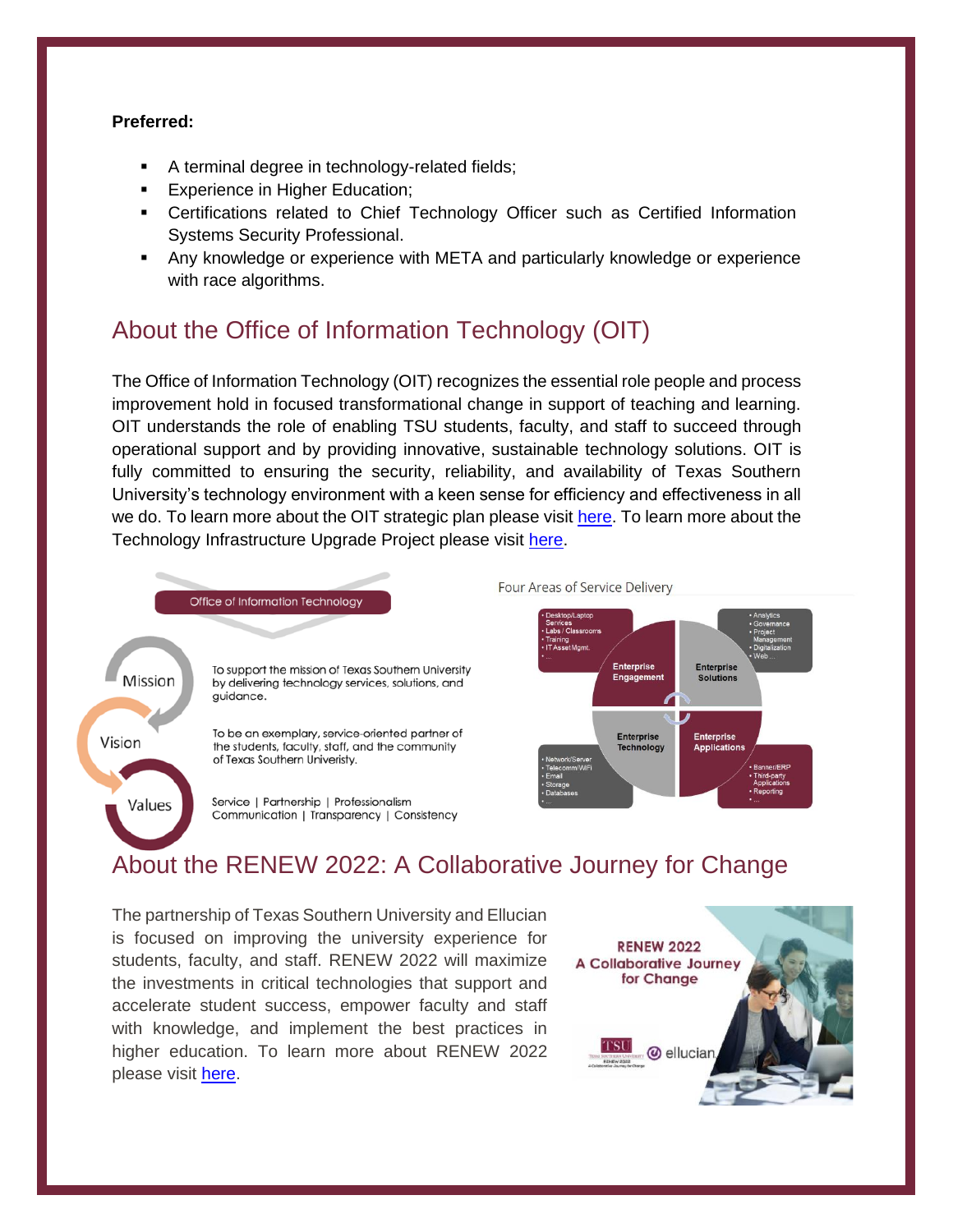

## About Texas Southern University

When the TSU opened its doors in September 1947, it had 2,300 students, two schools, one division and one college - the Law School, the Pharmacy School, the Vocational Division, and the College of Arts and Sciences. Responding to the changing times, in 1973, the 63rd Legislature designated Texas Southern University as a "special purpose" institution for urban programming. As a result, four more academic units were added - the College of Education, the School of Public Affairs, the School of Communications and the Weekend College. This designation described what Texas Southern University was doing from its inception - embracing diversity.

Today, Texas Southern University possesses an impressive array of more than 100 undergraduate and graduate programs and concentrations, a diverse faculty, 80-plus student organizations, and an extensive alumni network comprised of educators, entrepreneurs, public servants, lawyers, pilots, artists, and more, many of whom are change agents on the local, national and international stage. Nestled upon a sprawling 150-acre campus, Texas Southern University is one of the nation's largest historically black universities.

Our academic curriculum is organized into ten colleges and schools that continue to serve as cornerstones for developing the greatest potential in leaders from various socioeconomic, cultural and ethnic backgrounds. Some of TSU's well-known graduates include the late U.S. Congresswoman Barbara Jordan and U.S. Congressman George "Mickey" Leland.

Texas Southern University is heralded as a pioneer and has distinguished itself by producing a significant number of African American students who have obtained post-secondary and advanced degrees. The university's enrollment has grown from 2,303 students to more than 7,500 undergraduate and graduate students from across the world. Although initially established to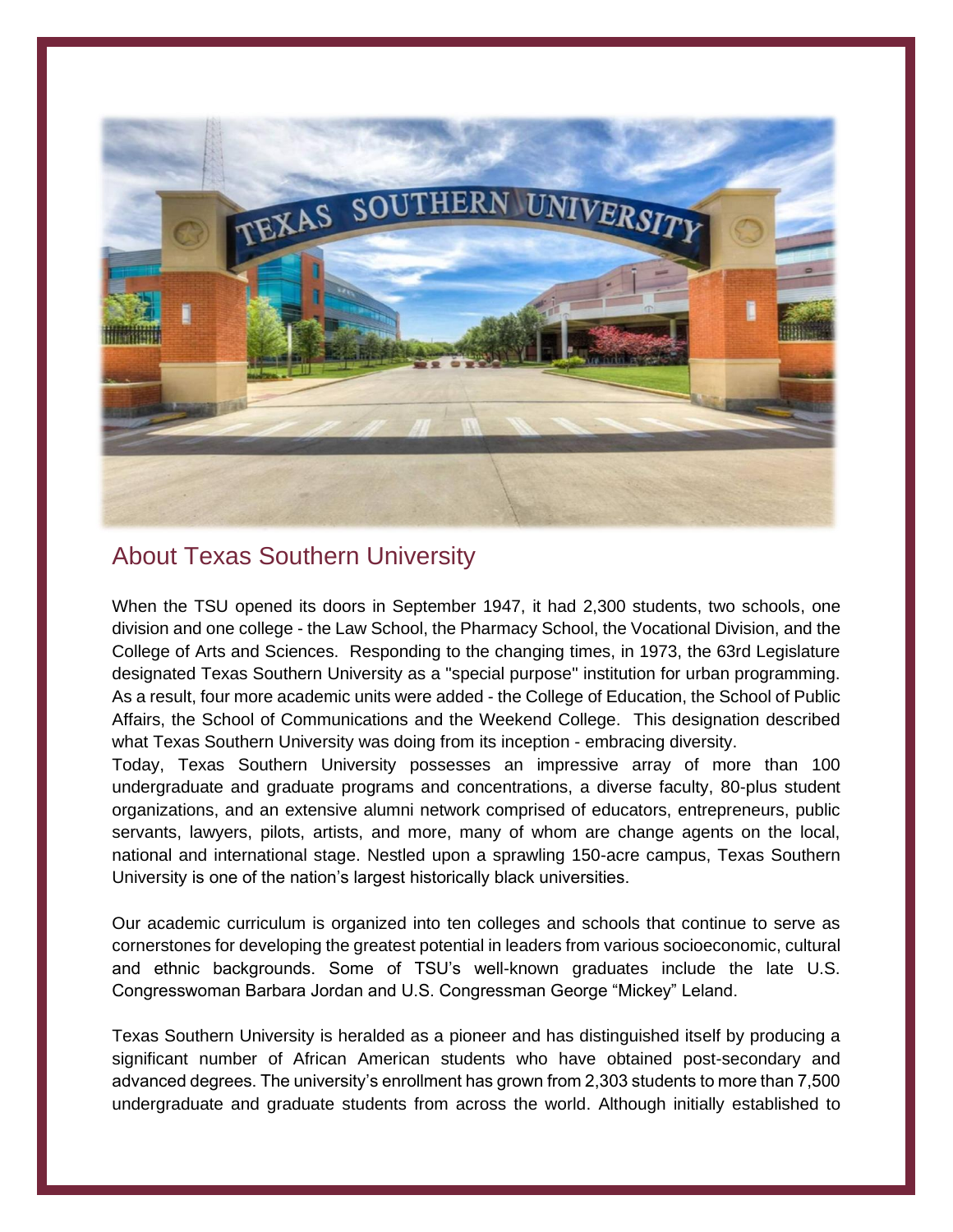educate African Americans, Texas Southern University has become one of the most diverse institutions in Texas.

Texas Southern University is accredited by the Southern Association of Colleges and Schools Commission on Colleges to award baccalaureate, masters, and doctorate degrees. To learn more about TSU, please visit [here.](http://www.tsu.edu/index.html)



#### **Mission**

Texas Southern University is a student-centered comprehensive doctoral university committed to ensuring equality, offering innovative programs that are responsive to its urban setting, and transforming diverse students into lifelong learners, engaged citizens, and creative leaders in their local, national, and global communities.

#### **Vision**

The TSU Board of Regents announces 10-year vision and TSU PROUD initiative to articulate the university's core values.

It is through those core values, which the Board adopted at its February meeting, that the Regents believes Texas Southern University can reach both short- and long-term goals.

"TSU is poised for tremendous growth in the immediate future, and for years to come," said Board of Regents Chairman Albert H. Myres. "Focusing on these core values that all point back to a student-centered approach to success in all areas of academics, research, and growth will enable us to position the University as one of the best universities in Texas and the country."

Those short-term goals include growth in student enrollment to 10,000, a \$125 million endowment, and \$50 million in research awards by 2025.

"As we focus on the core values represented in TSU PROUD, we believe our University will continue to attract the best and brightest students and faculty," added Regent James Benham. "We are excited for the work that it will take for us to ensure these values are infused into the daily culture and mindset of every member of our university community."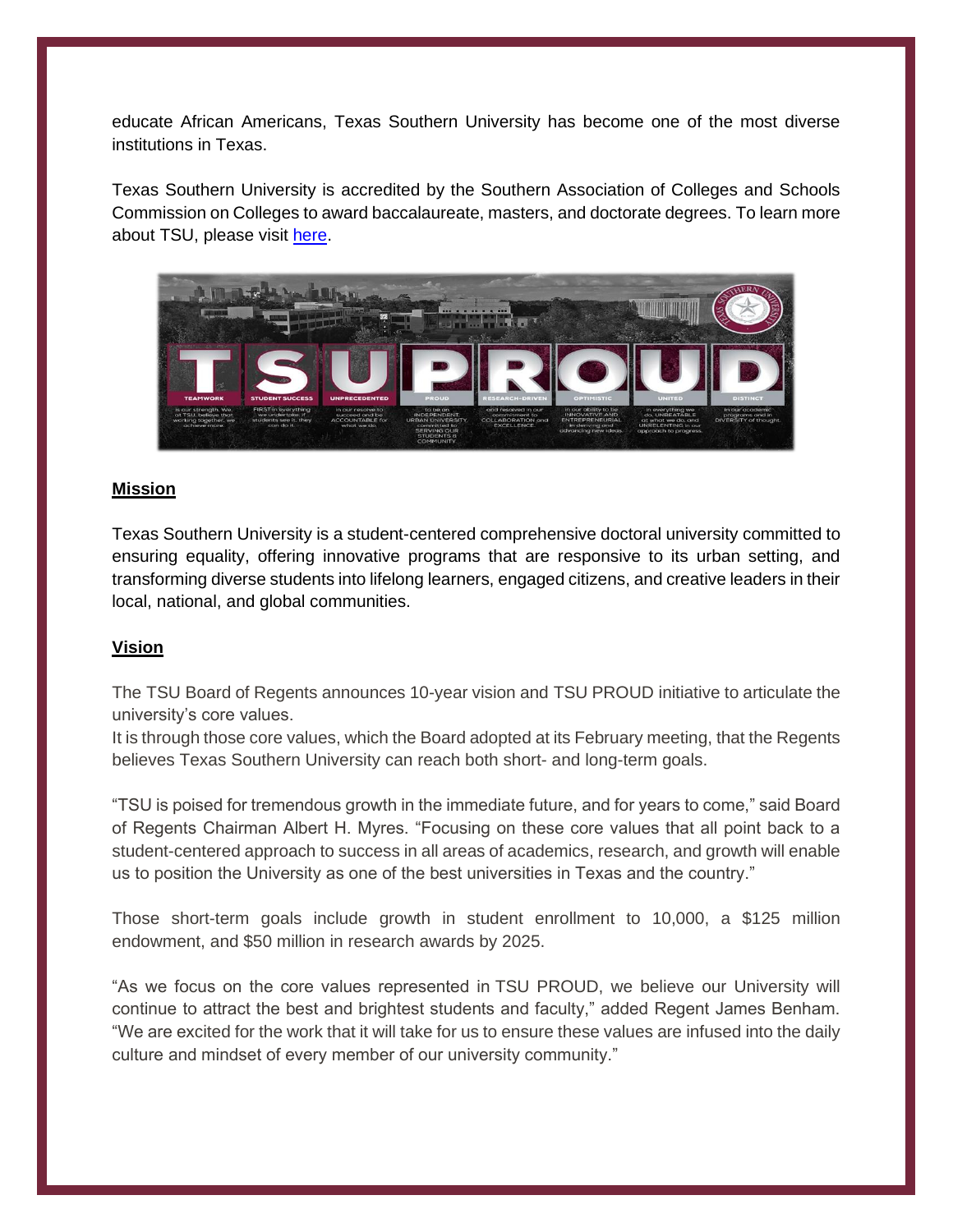The long-term goals include a \$250 million endowment, \$100 million in research awards, and three branch campuses by the year 2032.





## The City of Houston

Houston, the fourth largest city in the United States, has a population of more than 4 million. Its residents, representing a variety of cultures, contribute to Houston's strong international orientation in the arts, entertainment, commerce, and education. From multi-cultural extravaganzas such as the Houston International Festival and the Houston International Film Festival in the spring to the Italian, Caribbean, Greek, Hispanic, Mediterranean and Egyptian festivals in the fall, international students will find numerous diversions that remind them of home. The city also offers a broad variety of ethnic cuisines, such as Chinese, Ethiopian, Bangladeshi, Greek, Indonesian, Indian, South American, Japanese, Persian, Mexican and Thai. Between festivals and dining at a favorite ethnic restaurant, the international student can also enjoy the traditional performing arts. Houston is home to permanent companies such as The Houston